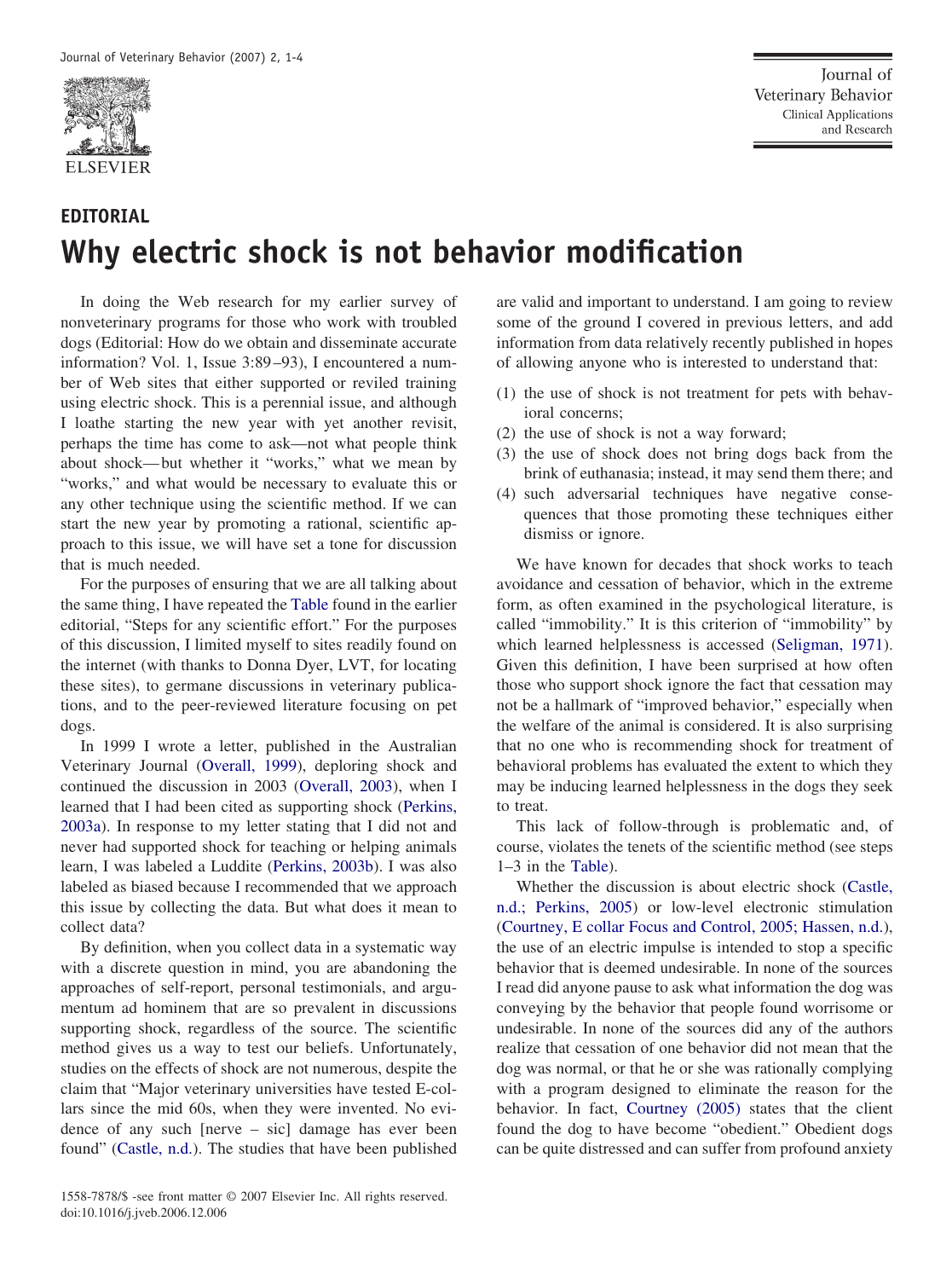<span id="page-1-0"></span>**Table** Steps for any scientific effort. These steps form the necessary and sufficient conditions for when an approach is scientific:

- 1. Ask a question;
- 2. Make preliminary observations and formulate hypotheses. *Hypotheses* are specific questions—usually these hypotheses are best formulated after an extensive period of observation so that apparent patterns emerge.
- 3. Make predictions from the hypotheses.
- 4. Identify which variables need to be measured in order to test these predictions;
- 5. Choose suitable methods for measuring the variables.
- 6. Collect sufficient data. Stop collecting the data when, but only when, you have enough to provide clear answers.
- 7. Use the right statistical tools for testing the hypotheses. These tools will be determined largely by the pattern and type of data that you collected.

Data from Martin and Bateson, 1986.

while complying with a request. These issues were only discussed in papers and on sites whose focus was concern for what the animal experienced during training (Flint, 2005; IPDTA [Laurette,](#page-3-0) n.d.). So, does using shock "work"? If we consider this question, we can now see how important criteria for evaluation have become (steps 4 and 5 in the Table).

If those recommending electric shock do not understand normal canine behavior and signaling and have little respect for the welfare and cognitive needs of dogs, how can they evaluate any "data" they purport to collect in a scientific context? They cannot. They have not complied with step 1 in the Table and cannot comply with step 2 in the Table because they have not made the needed range of observations.

Yet all of the sources supporting electric shock state that the dogs stop the targeted behavior when shocked [\(Castle,](#page-3-0) n.d.; Courtney, 2005; Deeley, n.d.; [Goldberg,](#page-3-0) online; Hassen, n.d.; NAIA, n.d., Perkins, 2005; [RadioFence,](#page-3-0) online). In fact, in one of the many "articles" published online (Castle, The [Electronic](#page-3-0) Collar, 2002, online), Castle states that he prevents dogs from leaving their people's sides by proofing. "I have the dog recall to me and then transfer to the owner. This is done quite simply by putting the dog on a Flexi leash and when he gets to the end of it, pressing the button (after first having found his level of stimulation). Dogs are liable to do many things when they first feel the stimulation and I ignore all of them. While still holding the button of the Ecollar unit down I gently guide the dog to come towards me and as soon as he takes a few steps in that direction, I release the button. This is continued until the dog figures out that if he comes towards me, the discomfort stops. I then walk away from the dog and press the button. If he moves to go with me I release the button. . . . I then proof the dog by throwing toys. If the dog leaves the owner's side, I have him say 'here' and stim [sic shock] the dog. This proofing continues until the dog doesn't leave the owner's side no matter what distraction I supply."

There are many things wrong with this approach, and although they have been discussed in texts on veterinary behavioral medicine, I shall quickly review the shortcomings here.

First, Flexi leads are formulae for teaching unschooled or unmannered dogs to fail on a lead. The dogs can only be jerked back when they hit the end of the lead, and because all dogs push against pressure, their response is worse.

Second, the dog is punished for actually doing nothing in the described scenario.

Third, all of the data and observations about canine responses to electric shock are deliberately ignored here. This is a formula for not understanding what you observe.

Fourth, I never throw a toy I don't want a pet dog to chase. Why would I devalue the toy? If you are teaching a working dog to ignore food or toys, there are easier and better ways to do this.

Finally, any dog who stops reacting to any stimuli in such a conditioned situation is experiencing learned helplessness, not obedience.

Somewhere in this discussion, rational thought must suggest that different strengths and durations of shock may cause different experiences, and what the human being experiences may not be what the dog experiences. I've yet to have someone hand me an adjustable-level collar and ask me to prove that it doesn't hurt by shocking them at any level I chose.

That said, carrying out steps 4 and 5 in the Table is difficult. There is little information available, and what there is does not appear to be collected in a consistent manner. Most of these collars have stimulation "levels," and knowing that the author cannot feel anything below a 5 on a particular collar [\(Courtney,](#page-3-0) 2005) in no way allows us to perform steps 4 and 5. There are no data to support someone's assertion that a model that "taps" as fast as  $1/1000$ <sup>th</sup> of a second is over "as quick as the static shock you get from a doorknob. And by the way, the intensities I use are usually quite a bit less than what you typically feel from the doorknob." [\(Goldberg,](#page-3-0) 2004). The assertions are that modern E-collars offer up to 50,000 random frequencies and so cannot experience random discharge, or that there are between 6 and 18 levels of "stim" offered without supportive data, but there are long lists of model numbers the author recommends [\(Castle,](#page-3-0) n.d.). It is not helpful to note that the collars automatically shut off after 10–12 seconds [\(Castle,](#page-3-0) [n.d.\)](#page-3-0), without knowing what the dog received and perceived in those 10–12 seconds. [RadioFence](#page-3-0) (online) states that "The brand that has the UL mark of approval on its receiver features a correction that lasts only  $1/40<sup>th</sup>$  of a second—less time than it takes the average person to snap their fingers." What else does this device feature? Whatever it is, it is not discussed here, but you do get to learn that the training shock is  $\frac{1}{4}$  the level of a cattle fence and  $\frac{1}{20}$ <sup>th</sup> the level of a stun gun, which delivers a shock of 100 Kv [\(RadioFence,](#page-3-0)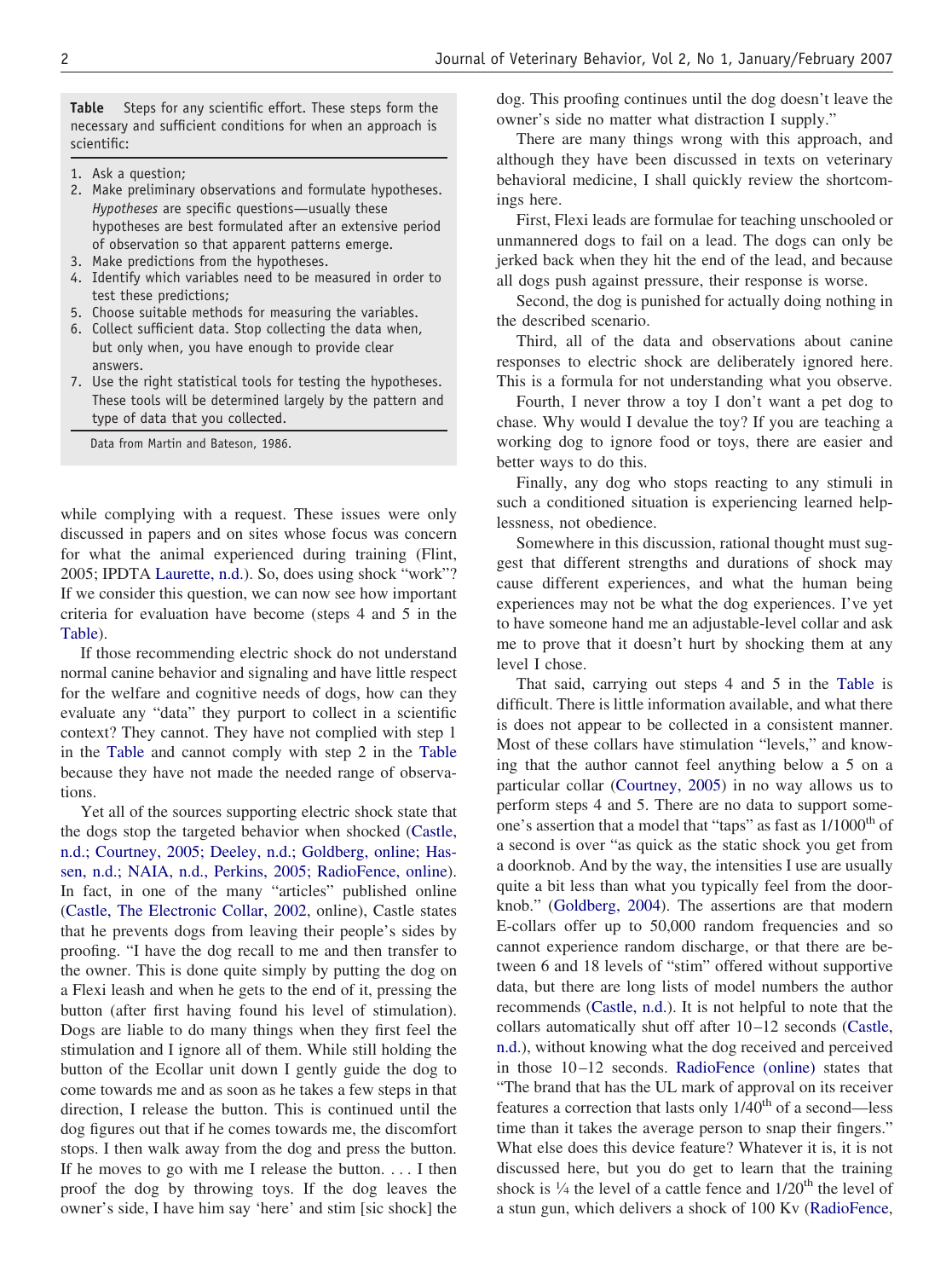[online\)](#page-3-0). Unfortunately, the study cited in this discussion is presented without statistical analysis, or any data on the range of voltage found in each situation (I doubt they are all exactly the same). A review of the numbers involved (5 training collars v. 100 stun guns) strongly suggests that steps 5–7 in the [Table](#page-1-0) were violated here. In fact, all of the writing cited in this paragraph is of concern, because it implies a reliability that is simply not proven.

We must ask ourselves 2 questions with respect to cessation of a behavior and the potential for subsequent immobility: (1) is immobility what we want, and is cessation of one behavior about which a client has a complaint sufficient? and (2) what other behaviors or behavioral processes are being affected when one is exposed to shock?

Cessation is insufficient for 2 reasons.

First, if the behavior stops, we must realize that a "stop" here is only a halt in the process or signal and that the dog must then be directed toward and rewarded for an appropriate behavior if we wish for him to be able to make such a decision himself as a result of learning. This subsequent step is not discussed in the literature on shock.

Second, and more important, the canine behavior for which the animal is receiving a shock is not analogous to the lever-pressing behaviors so often cited in the rodent literature for which shock has been used as an assay for "motivation." The behaviors for which people wish to use shock in dogs are those that annoy humans. These behaviors are either signals or nonspecific signs of underlying distress. It is clear from the above example that such distress is neither considered nor addressed.

The question should be, are we doing harm when we use shock to extinguish behaviors, some of which may be normal? If one is considering the mechanism of cellular learning, the answer must be yes.

If shock and pain are profound, it is possible to induce almost immediate long-term potentiation (LTP), the molecular changes associated with hippocampal memory that will lead to a strong aversion or phobia. The hippocampus is the primary region where fears and anxieties associated with fearful stimuli are thought to originate, so a logical sequela to a stressful, painful stimulus may be fear, phobia, or withdrawal. At the cellular level, any kind of repeated reinforcement ensures better, more numerous, and more efficient connections between neurons [\(Wittenberg](#page-3-0) and [Tsien,](#page-3-0) 2002). When stimulation continues, we know that activity-dependent plasticity at synapses (e.g., learning) occurs in the lateral amygdala. This is one modality postulated to be involved in learning of contextual fear [\(Schafe](#page-3-0) et al., [2001\)](#page-3-0).

Another issue to consider is that we may also be changing other behaviors or processes when we expose an animal to shock.

It is important to realize that the discussions of LTP above are based on rodent models of learning that often involve knock-out genes. One of the criteria for evaluating the validity of these mouse models includes a demonstration

that other normal behaviors have not been changed. This is a clear application of validation involved in the scientific method, and it has actually been used in dogs subjected to shock collars.

In a landmark paper published in 2004, [Schilder](#page-3-0) and van der [Borg](#page-3-0) demonstrated, using guard dog-trained German shepherd dogs, that there were untoward, negative, longterm effects of training with shock. Dogs that were shocked in training, but not when the evaluations were made, showed a lower ear posture in free-walking, and more stress-related behaviors than did dogs who had not been shocked in training. These differences were also found when these dogs participated in obedience training and manwork. In addition to the noted behavioral responses associated with stress and distress found in dogs that had been trained with shock, the researchers also found behavioral differences that were most profound when the person associated with the shock (the owner or handler) was present. These data supported those from a previous study [\(Beerda](#page-3-0) et al., 1997), which also documented alterations in the HPA axis in dogs that were shocked when compared with dogs experiencing no shock. Their conclusions were that: (1) this type of training, in general, is stressful; (2) receiving shocks is painful for the dogs; and (3) the dogs learn a context-dependent concern—the presence of the handler and his or her commands announces the reception of shocks. It is important to note that despite these differences, these dogs all continued to work. Because handler capabilities are a confounding variable when evaluating working dogs, collecting the data about whether aversive training actually affects abilities of successful dogs to work is likely to be difficult. This does not mean that such data should not be collected.

These conclusions give lie to the assertions that "taps" are "imperceptible" and "tickle" human beings [\(Goldberg,](#page-3-0) online), and that when fitted with electronic collars people are surprised that they feel so little. In short, if the 1/1000 of a second "tap" (no information on how such data were acquired or validated) only generates a reaction so subtle that a dog might only look at you or flick his ear [\(Goldberg,](#page-3-0) online), why are we not using a clicker or a voice to get that response? If the "stimulus" is just to get attention [\(Courtney,](#page-3-0) [2005;](#page-3-0) , 2004, online; [Hassen,](#page-3-0) n.d.), this becomes all about timing and getting the dog's attention. Do we really need an electric collar or shock to do that? If so, we have likely overridden many of the dog's normal responses. In such cases the obvious conclusion is that these dogs would have responded and will respond to clear signaling and humane training designed to provide them with a clear, contextual set of instructions.

Polsky [\(2000\),](#page-3-0) following up on numerous citations suggesting links between shock and a change in behavior from nonaggressive to aggressive, has published data supporting an undesirable change in overall behavior in dogs subjected to electronic fences, where previously unaggressive dogs became aggressive when the dog was wearing the receiver